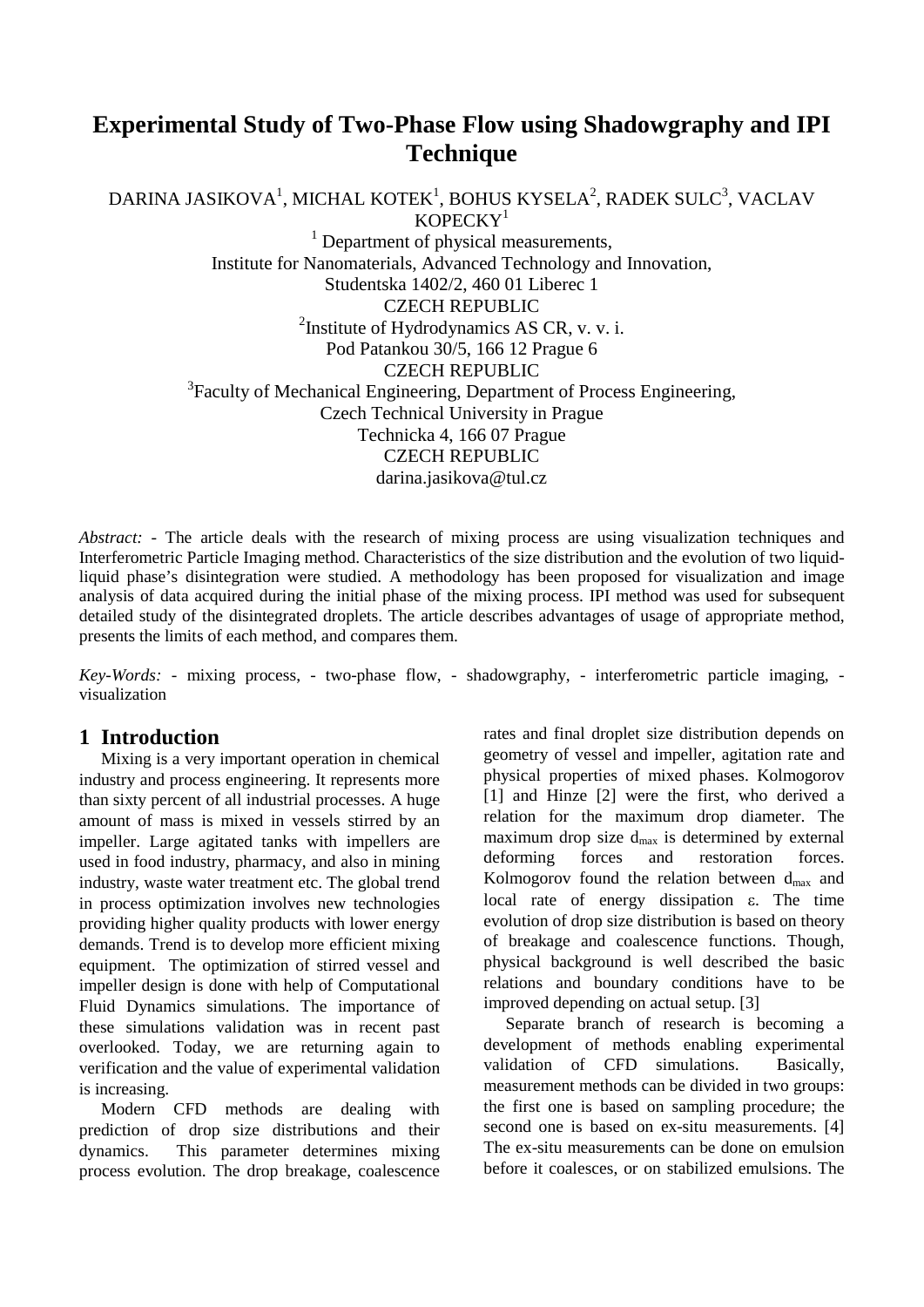first group of measurements can be run directly with the mixing process and gives information about its evolution. These methods are mostly based on optical principles. The advantages of optical observations are in their non-invasive character. The disadvantage is limitation in the measurable range of droplet sizes. Expected droplet size distribution is above units of micrometers in mixing process. It can also reach sub-millimeter sizes at very beginning. This range can be covered with automated imaging, light back-scattering, and ballistic imaging methods. The first investigation of two-phase breakups of liquid in air is dating to before 1904. [2] These researchers used short-flash photographs showing the breakup of drops. This simple method upgraded with industrial sensitive camera and powerful light source, and helps reveal initial instabilities, shape of bulks and disintegration of one phase in these days as well in past. Even, we refill the camera with magnifying lens system, for example long distance microscopy, the limits of imaging are in micrometer size of droplets. Especially, it is essential if we look at a larger area for statistical evaluation. [5]

We searched for method that enables investigation of micrometer droplet sizes reaching limits of simple imaging methods. Suitable options are optical methods based on interference structure, which is created by light scattering on particle in collimated light. Expansion of lasers in 60's brought more sophisticated methods such as PDA, and ILIDS, or IPI. [6, 7]

Phase Doppler anemometry (PDA) is an extension of laser Doppler anemometry (LDA). It is single-point measurement method. We can provide size and velocity measurement using this technique. The extremely difficulty of this methods is based on its principle. It is a local measuring method, so if the mixing process develops rapidly, it requires fast traversing over investigated area. On the other hand PDA enables measurement of large scale of particle sizes (0 -300) um and their velocities. It is useful method for study of stabilized dispersions.

Interferometric Particle Imaging (ILIDS or IPI) was developed as the alternative to the PDA. ILIDS can provide instantaneous spatial distribution of particle diameter. The spatial pattern is generated by the interference of external reflection and direct refraction of the droplet that is placed in the laser sheet. The limits of this method are in the size of defocused image, when in denser systems particles interfere together. Deploying this method is

appropriate when primary disintegration of liquid bulks has already occurred and disintegration of liquids leads to separated droplets in volume. This method gives results of long-term measurements for evaluation and validation final droplet size. It works very well on ranges of particle size (10 - 300) um.

The motivation of our research was finding way to describe evolution of the mixing process and droplets disintegration as well as the stable dispersion that reach units from millimeters to micrometers. We tried to follow droplet size and shape. We have compiled a visualization setup with knowledge of the limitations of above mentioned methods that enables record initial part of rough disintegration during mixing process and also further settling phase. We combined shadowgraph method using backlight and industrial camera with IPI camera setup and laser light. The connection of both methods and the comparison of the results can give us tool that can be applied on scaled model of stirrer vessel.

# **2 Experimental Methods**

### **2.1 Stirred Vessel Setup**

We designed the scaled model of stirred vessel with inner diameter of cylindrical tank  $D = 150$  mm and height H=D, position  $C = 1/4H$ .

We also used scaled model of Rushton turbine impeller of size  $D_1 = 37$  mm,  $w= 10$  mm,  $l = 12$  mm and t= 1 mm. The vessel was set with four baffles of width B/D=1/10, so was  $B = 15$  mm fixed evenly around circumference of the vessel. The height of the liquid level was covered.

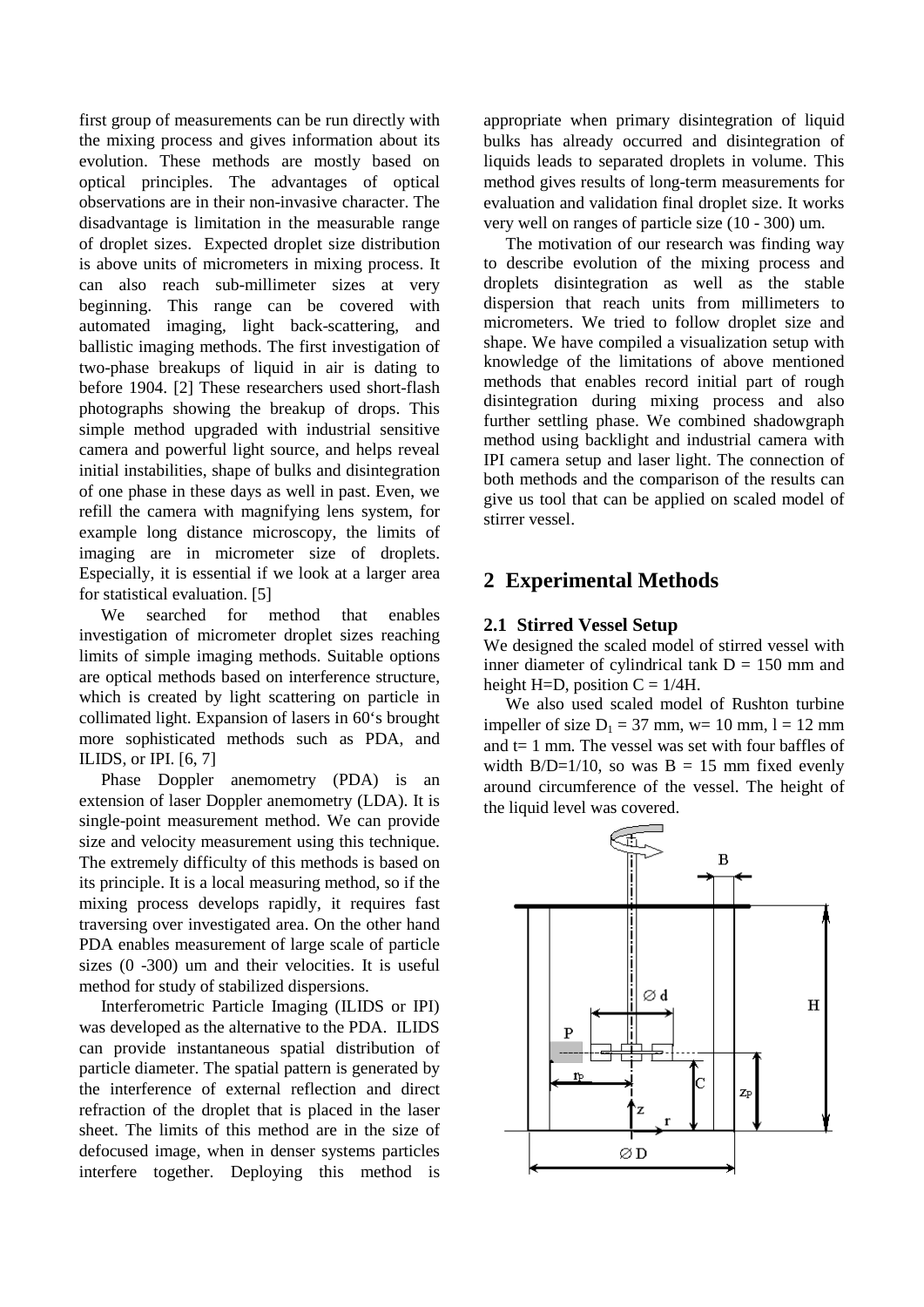Fig. 1. Geometry of stirred vessel.

There was used degassed water as a working liquid (density  $p = 1000 \text{ kg.m}^3$ , dynamic viscosity  $\mu$  $= 1$  mPa.s) under constant impeller speed 540 rpm. The volume of water was 2.65 l.

The second phase was Rhodosil Oil 47V50 (density  $\rho = 959$  kg.m<sup>3</sup>, dynamic viscosity  $\mu = 50$ mPa.s, and surface tension  $\sigma = 20$ . 7 mN/m) injected directly into the vessel. The volume of oil was set 1% of liquid volume, so we used 26 ml. [11, 12]



Fig. 2. Sketch of Rushton turbine impeller.

#### **2.2 Shadowgraph Method**

Shadowgraph method is well known in experimental fluid dynamics, especially for simple flow visualizations. The method requires clear optical transparent medium with local changes of refractive index. These disturbances are called shadows. We studied two-phase flow, shadows comes from disintegrated drops of oil. The setup was based on continuous Light Emitting Diode (LED). The LED matrix daylight lamp Veritas from Edmund Optics co., MiniConstellation 120 – light temperature 5000 K of illuminance 92 klux in 0.5 m, was equipped with optical diffuse filter. The industrial camera Basler acA2500-14gm with resolution 2592 px x 1944 px was used for visualization. The camera was fitted with optical lens system Sigma Macro. The camera exposure time was set 26 usec. That was the shortest exposure time controlled by the Pylon Camera Software Suite. The intensity of light impacting the camera chip was manually set with the aperture. The backlighting allowed the visualization of droplet shadows that appear as a black bounded object on white or light-grey background. Weakness in this conventional setup is in picture of drops that are out of camera focusing plane. These unfocused droplets move the statistics to higher values. The inverse mode of this setup enables capture light reflected on the surface of droplet. The droplets are seen as closed rings on the dark background. These rings appear only in focusing plane of the lens system. The rest of particles that are out of focus don't have sufficient contrast and cannot be edged detected. The inversed setup turned out to be more advantageous for further image processing and analysis.



Fig. 3. Examples of records captured with shadowgraph method. a), and b) bulks of liquid at very beginning of mixing process; c) middle part with disintegration, d) stabilized disintegrated droplets of oil.

The capturing frequency was adapted to the evolution of emulsification process. It was set 0.5 Hz to obtain the initial phase and rough disintegration into separated droplets.

#### **2.2.1 Image Processing**

The image sequence was captured with frequency 0.5 Hz. The time of the record was set according to evolution of the process and last 140 sec. The image processing run in ImageJ open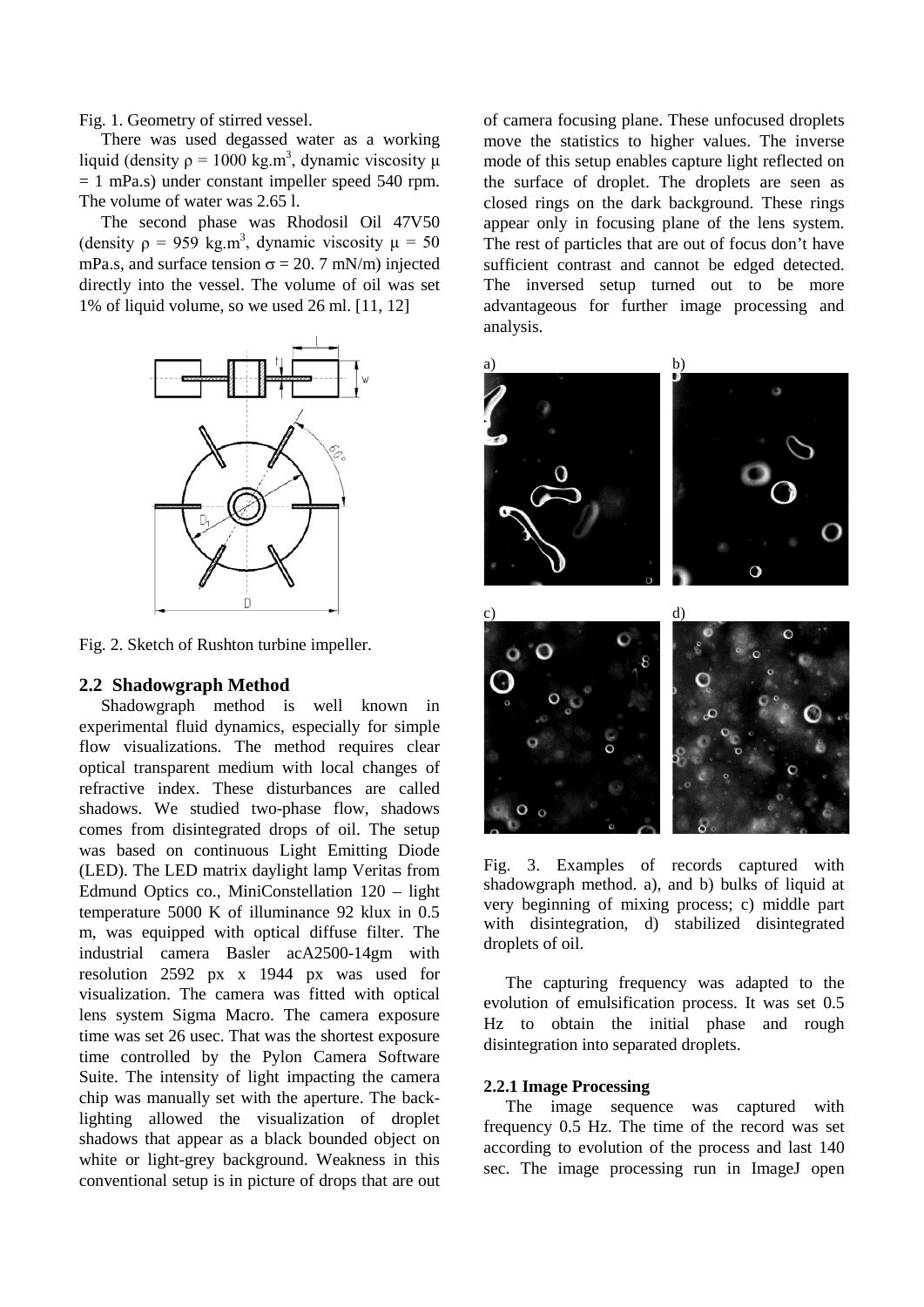source software. The images were adjusted on brightness and contrast to eliminate unfocused and blurred droplets. The threshold function was used to remove dark background, highlight droplets and transform image to binary level. Next step of image preparation contained set of binary operation. There was applied mathematical morphology closing operator. Closing operator enlarged foreground region and kept original boundary shape. We managed improve the closure of rings (drops) and repair it, where it was missing due uneven light reflection. The prepared rings could be filled with another morphology operator – filling holes.

Software ImageJ provide special function for particle detection and analysis. This function works by scanning the image until it finds the edge of an object. The object can be specified by the size of particle, and circularity. The circularity set in range 0.8-1.0 enables to remove non spherical particles, such as bulks of liquid or particles joined together due overlap in the focusing plane. This variable set is based on researchers' experience, and an unhealthy setting may change the evaluation of statistical interpretation. We removed very small particles (noise due image processing) with setting the minimum area of particle to 10um2.

It was quite a problem at beginning of the mixing; when the liquid was formed into bulks of non-spherical shape, and diameter above 1mm (see Fig. 3). Result of analysis was presented as Sauter Mean Diameter D[3,2].

#### Capture Image Record



Applied Closed and Filled function



Fig. 4. Results after application of sequence image processing method.



Fig. 5. Processed image after Particle Analysis function with marked number of single particle.

### **2.3 Interferometric Particle Imaging Method (IPI)**

The interferometric method of droplet sizing or interferometric particle imaging (IPI or ILIDS) can be attributed to the class of field optical investigation methods for two phase flows. One phase is liquid and second phase can be gas or liquid with different density, viscosity or immiscible liquid. It gives information about droplets is the whole chosen cross-section of the flow. That is great advantage of this method. The IPI can be apply to flow with lower densities of second phase and also requires optically transparent medium that enables light reflection and refraction.

The IPI method uses the distance between the fringes of interference pattern which is formed by light reflected and once refracted by a droplet to measure the droplet diameter. The fringe pattern is created by defocusing of camera. The level of defocused particle image is between 50 px and 120 px. There are mathematical suggestions, but proper correction depends on actual scene, and light conditions. The measurement system is based on laser, formed in the light sheet, and digital camera with defocused lens. The camera registers interference patterns from all droplets illuminated by the light sheet. Here comes the restriction by droplet concentration.

Other limitations come with the physical background of IPI method. There are set lower and upper limits of measured particle diameter for each experimental setup. The first limit relates to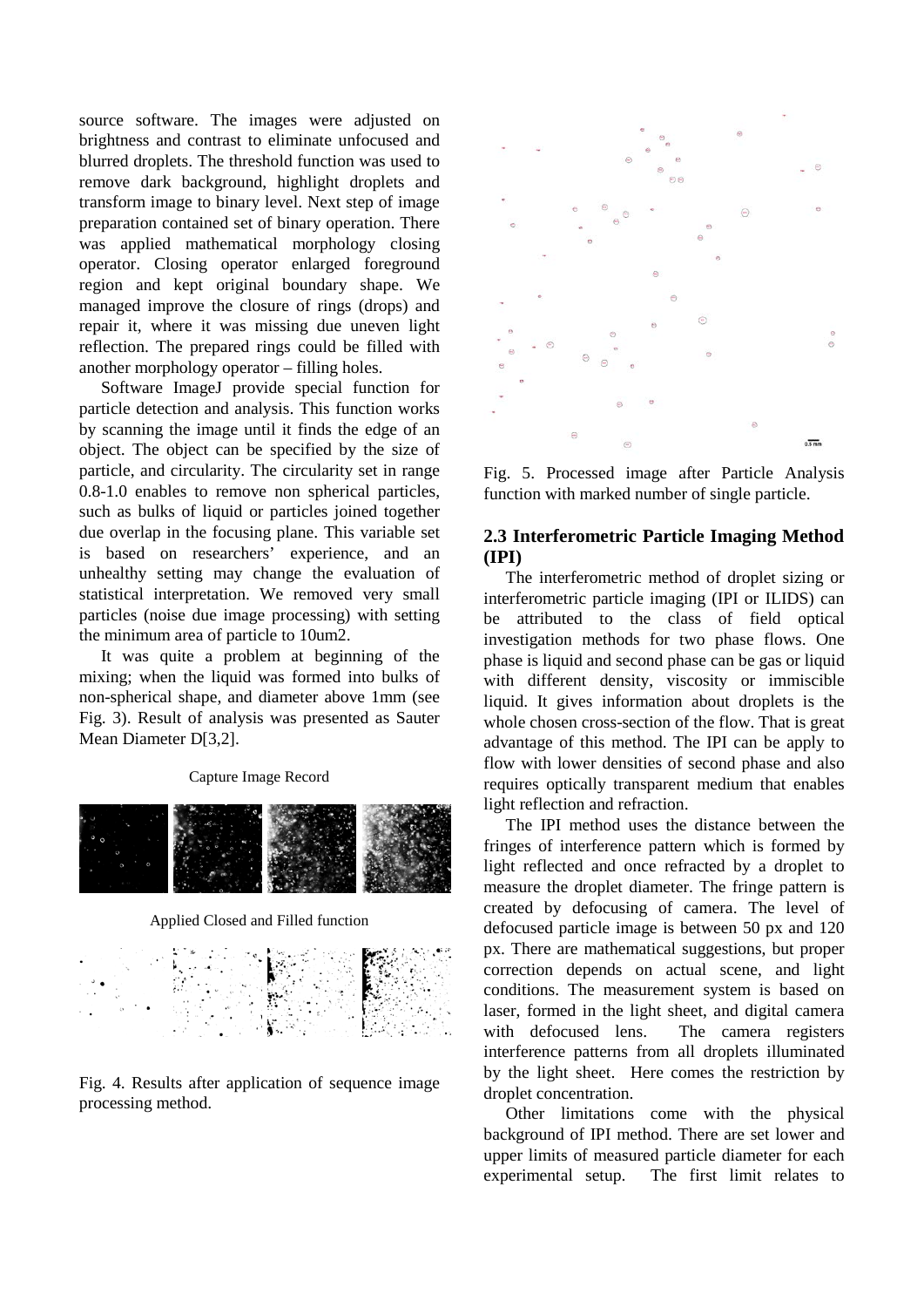geometrical optics. The second limitation depends on actual setup, i.e. camera distance, objective aperture, collecting angle. These limits are reflected in the number of interference fringes. The minimum number of fringes and therefore measurable diameter is  $N = 2$ . Such a pattern can be easily created by secondary reflection. Evaluation of such noise as a valid particle is incorrect. This reading is reflected by shifting the peak to the smallest particles in the resulting histogram. Limits for maximal size of particles are related to Nyquist theorem. There is set the minimum distance between fringes in interference pattern ∆x=2px. [8, 9, 10]

a)



b)



c)



Fig. 6. Camera view on mixing process. The focused picture of interference structure. a) blurred investigated area due scattered light from bulks of oil, b) phase of forming droplets, c) measurable medium with well separated droplets of uniform size.

The experimental setup for IPI technique is based on laser source and high-resolution camera. The simplest version doesn't require two cameras, when velocity field calculation is not need. Here we used Nd:YAG pulse laser NewGemini, working on 532 nm with output energy of 80 mJ per pulse. The laser illuminated region of size (560x680) mm that was also set as investigated area. The laser sheet thickness was 3mm. The camera HiSense Neo with resolution (2560x2160) px and 12-bit dynamic range. This camera was fitted with an objective with a focal length 60 mm (f/2.8). The distance between laser sheet and camera was 800 mm. This experimental setup with scattering angle 60°, aperture diameter of 21.430 enables measurement of droplet diameter minimum 21.58 um and maximum 323.63 um.

We run IPI measurements every 5 minutes and there were captured 256 records in each run. Sampling frequency was set 10Hz. The first run was set immediately after the injection of Rhodosil oil. Immediate creation of large bulks of oil drops disabled measurement due huge light scattering. Emulsion started to be measurable after 8minutes of mixing, this correspond to shadowgraph method. Droplets are significantly separate and starting to have uniform distribution.

Analysis of results also contained image post processing procedures such as subtract of mean image to reduce scattered light, masking of objects and dark areas, and filters (edge detection, threshold).

### **3 Results and Discussion**

The theoretical considerations of stirring on liquid-liquid dispersion include definition of Reynolds and Weber numbers. Reynolds number classifies the flow regime. We were at the stage of looking for a methodology for evaluation, so we could not afford the Re > 104. We needed to monitor the relatively slow start of the process so we adjusted the speed of rotation. The Reynold number calculated:

$$
Re = \frac{\rho.N.D^2}{\mu} \tag{1}
$$

, where  $\rho$  is liquid density [kg.m<sup>3</sup>],  $\mu$  is dynamic viscosity [Pa.s], N is stirrer rotational velocity  $(s^{-1})$ , and *D* is diameter of the stirrer [m].

The Reynolds number was  $20x10^3$  in our case, so we followed condition for turbulent flow regime, when inertial forces are higher than the viscous effects.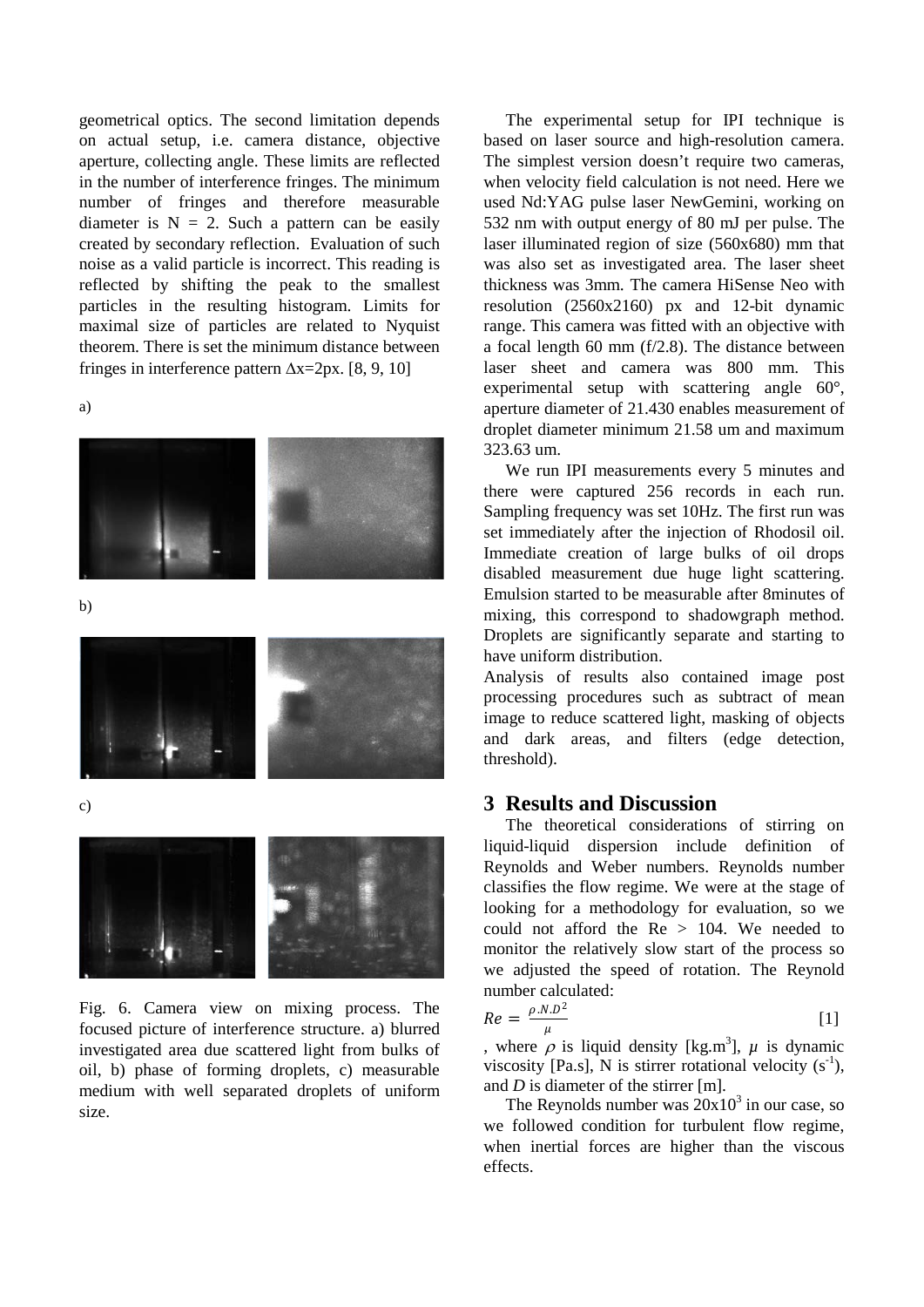The balance between break-up and coalescence of the droplets can be expressed by Weber number:

$$
We = \frac{\rho N^2 D^3}{\sigma} \tag{2}
$$

, where  $\sigma$  is interfacial tension [N/m].

Using Weber number we are able estimated dmax:  $d_{max} = 0.125. We^{-0.6}.$  [3]

Predicted size of particle was calculated as 160 um. The calculation is based on the Weber number with exponent 0.6. The exponent itself is subject of optimization. It seems to be dependent on the uniqueness of the stirred mixture of liquids. We used this value to set the experiment, especially the IPI method's range.

We measured the experiment with Rhodosil Oil in two separate runs. The mixing process was captured with shadowgraph method during its evaluation. The IPI method was applied after first 2 minutes of immeasurable stadium. Fig. 7 and 8 shows stable state 10 minutes after injection. Fig. 7 and 8 are comparable. We did this experiment to validate dataset measured with IPI technique using different method. There is seen difference on the level (20 - 40) um. The IPI histogram of oil droplet size contains characteristic values. This is due to shadowgraph method image processing. The lower limits were set during the Particle Analyze function. These limits reduced the population of droplets with this diameter.



Fig. 7. Histogram of particle diameters of oil droplets evaluated from shadowgraph records in stabile part of dispersion.

There is seen missing column in fig. 7. The visualization method can be improved with regard to the estimated process development. We were not sure about the development of the disintegration at this initial experimental setup. The optics of the visualization system has been chosen to hit large particles (above 1mm in diameter). We were interested in a larger evaluation area. We already know that the smallest droplets reach about 30 um. We choose optics that will allow greater magnification in the next step of research.

We calculated Sauter Mean Diameter SMD for both measurements. This value is presented as volume diameter D[3,2]. There is agreement for both measurements with different technique. The D[3,2] for shadowgraph method was 116,13um and D[3,2] for IPI method was 119,9um. The values differ in 3%. This error is award to methods. The second influence is uneven adhesion of larger oil bulk to vessel walls, baffles, and lid in unmeasurable amounts, which affects the overall viscosity of the liquid.



Fig. 8. Histogram of particle diameters of oil droplets evaluated from IPI method in stabile part of dispersion.

The finer histogram, see Fig. 9, represents detailed IPI graph. Previous interpretations of measured data by the IPI method were tailored to the occurrence of classes as set by the visualization method. The distribution in Fig. 9 is separated into finer steps. The IPI is more sensitive to the circular nature of the particles, and eliminates large particles outside the measurable range.

Evidence that the IPI method was set correctly is that it does not arise from the analysis of secondary interfering patterns. There is no false peak (phantom pattern) due to noise.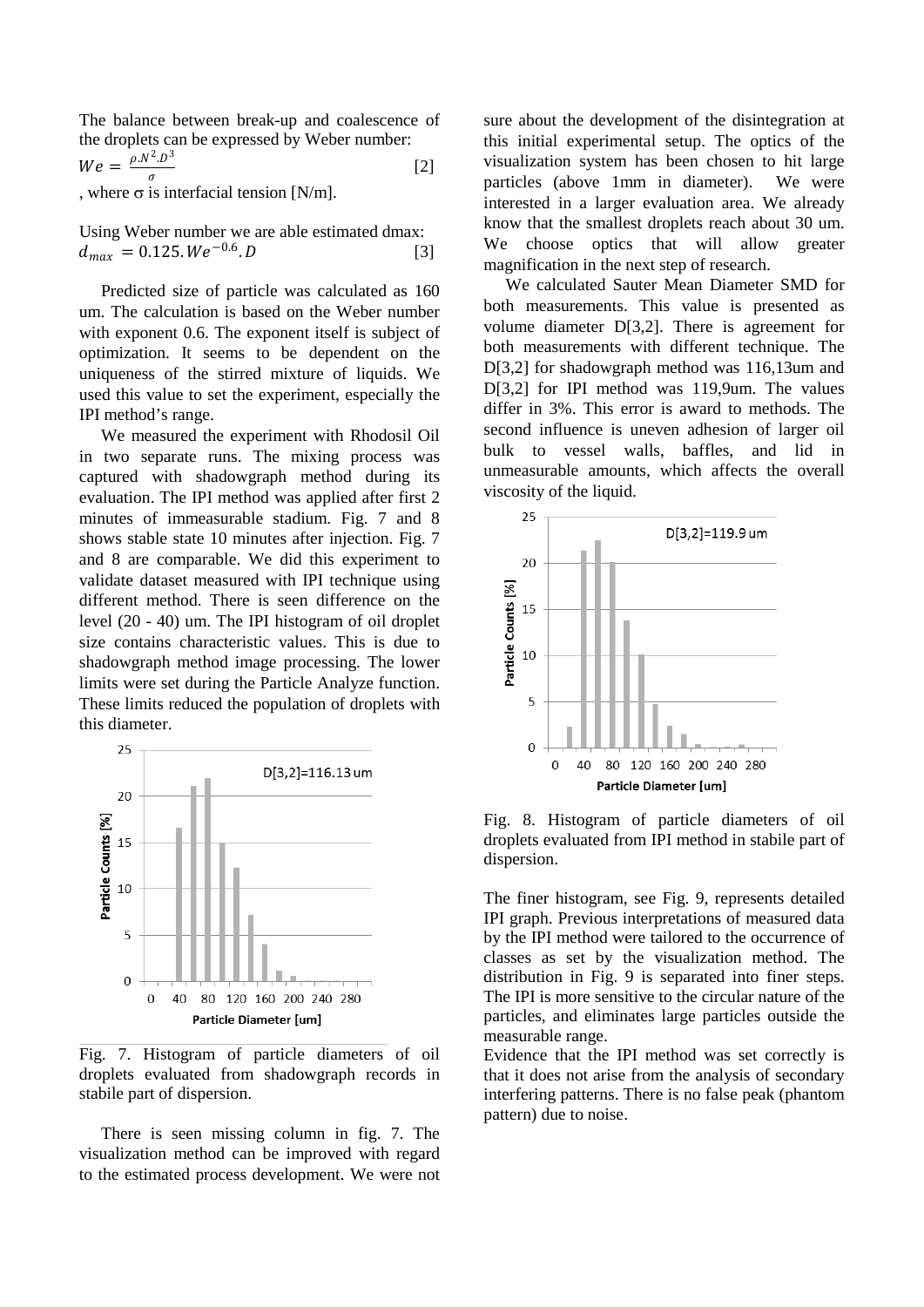

Fig. 9. Detailed view on histogram of particle diameters of oil droplets evaluated from IPI method.

These evaluations show that in the stabile part of mixing process we can compare both methods and the results are not significantly different.

Comparison of the time course in figure 10 is combining results of both methods. The a) represents dataset results captured by shadowgraphy method. This part of chart fluently continues in part b). Part b) of Fig. 10 represents dataset measured by IPI method. Each dot in the figure 10 a) indicates the evaluation and average value AVG dimeter of the detected drops in one record. Dots in figure 10 b) means IPI statistic evaluation within a few minutes of 256 records collected with 10Hz frequencies during 26 sec. The shadowgraphy scanning frequency was 0.5 Hz. Therefore, scattering of points is higher, because they are not statically averaged.

Smaller time sampling was more advantageous due to the rapid dispersion of the oil phase. This is a unit of seconds. While the staging phase of the process takes a few minutes. Once, we have tool for automated analysis the sampling frequency can be set higher. The upper limit for sampling frequency is the velocity of moving droplets.

It is required that the particle population in each image changes and the same particles are not measured several times.

The question is whether the gradual trend of decreasing of average particle diameter is due to progressive disintegration, or rather by settling of the bulk of liquids on the walls of the vessel, or separating them on the cover.

Each of these methods is suitable for study of different part of the dispersion process. The chosen method is complementary and directly related to the size distribution of the particles. To verify the accuracy of the methods, an overlay time window can be found in which it was possible to evaluate the size distribution of both methods (Figure 7, and 8)

It appears that the size stops significantly decreasing after 2 minutes of mixing, depending on evolution in time. It is possible, in this particular case (ratio 1% of volume), to mix two liquids in a given ratio to be stabilized in this time.

It has been shown that combining these two methods (visualization and IPI method) can include a comprehensive overview of the development and stabilization of the mixing process of two liquids.



Fig. 10. Evaluation of time evolution of mixing process – comparison of shadowgraph images and IPI method. a) Results of analysis of shadowgraph images  $-$  AVG diameters, b) IPI  $-$  AVG diameter statistics